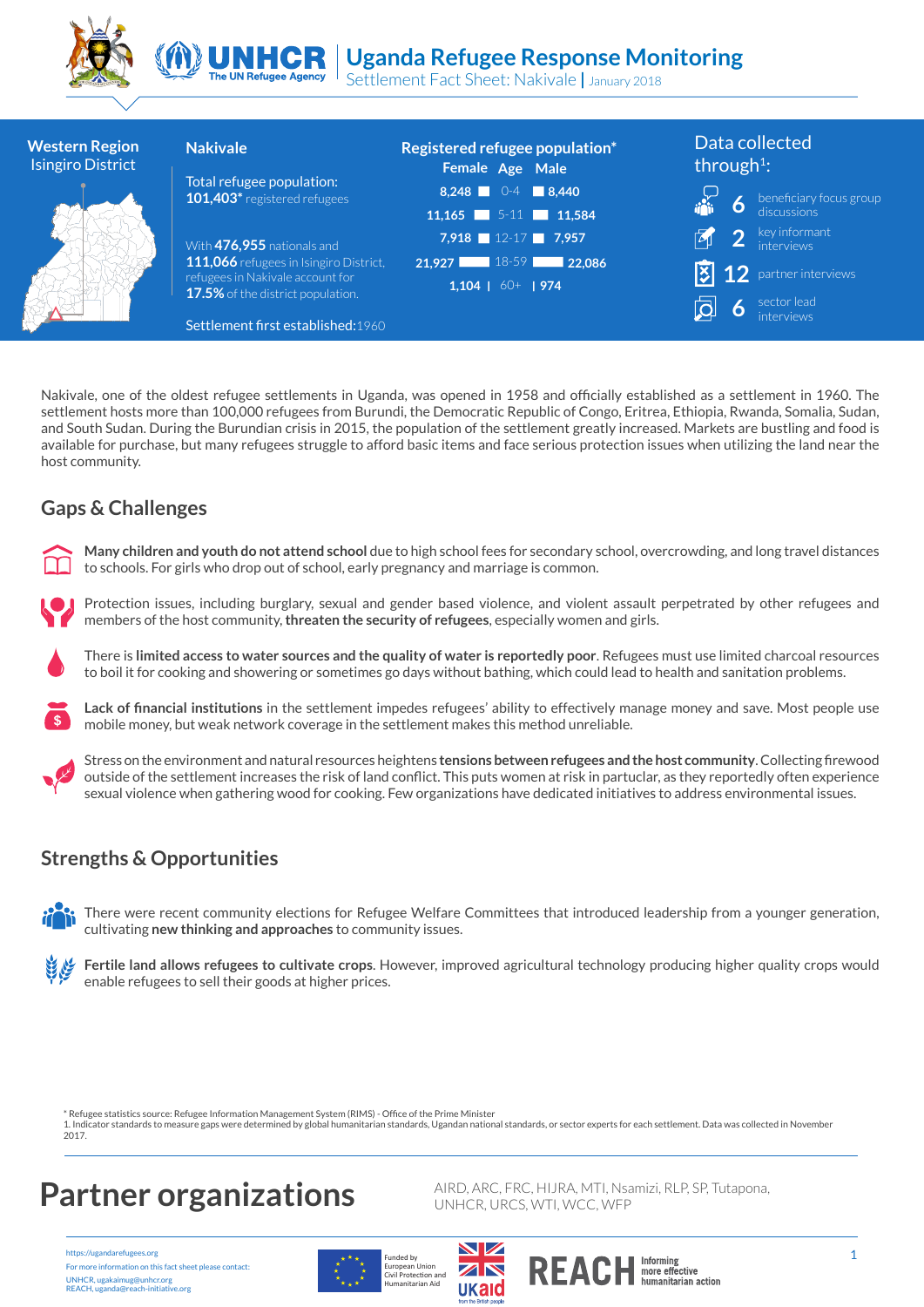

received services measured

For more information on this fact sheet please contact:

UNHCR, ugakaimug@unhcr.org REACH, uganda@reach-initiative.org

 $3$  partners:  $AC$ , AIRD, UNICEF

needed





European Union<br>Civil Protection and<br>Humanitarian Aid